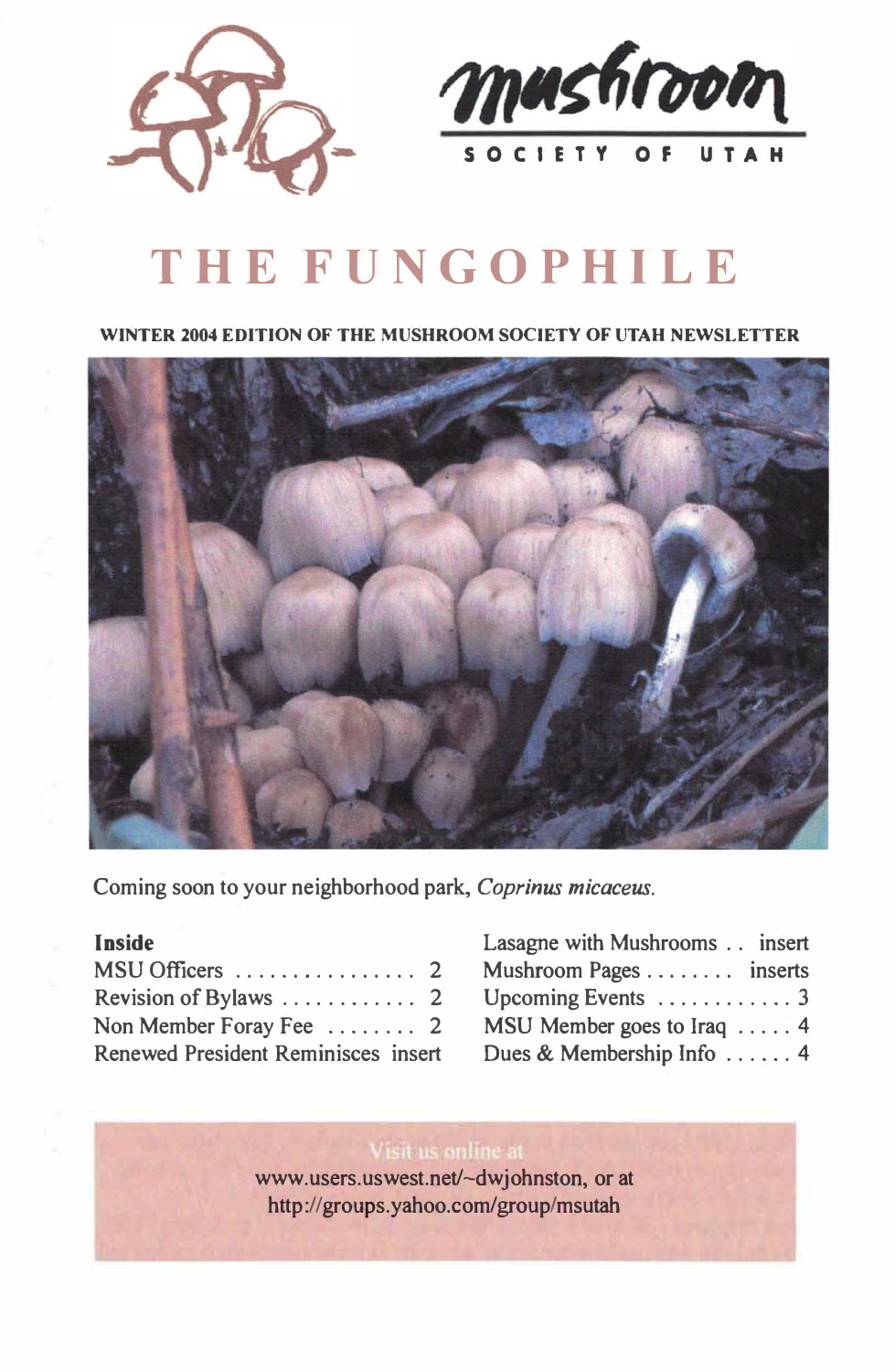### MSU Officers

President Ardean Watts 581-1931

Vice President Jim Stringfellow 936-1276

Secretary Don Johnston 942-0637

Treasurer Cindy Thomas 583-9246

Membership Secretary Bill Thomas 583-9246 **Directors** Mark Cannon 466-5124 Shennan Brough 943-6183

**Letters to the Editor may be addressed to MSU Fungophile, 2373 East 6660 South, Salt Lake City, UT 84121. MSU Fungophile is published by the Mushroom Society of Utah and is mailed to all current members. To become a member or to renew your membership, please complete the form on the back cover and return it with your check to MSU.** 

### Please note the new slate of officers above

This new slate of officers was elected at our November meeting. The board of directors of MSU wishes to thank the retiring officers for their dedicated service during their tenure. Particular thanks go to Art Dyck, who has served as treasurer since the inception of MSU in 1994. MSU is totally reliant on unpaid volunteer service by its officers and board members. Their aid in conducting the affairs of the organization is greatly appreciated.

### Revision ofMSU Bylaws

A meeting of the board of directors was held on March 16 specifically for the purpose of updating our bylaws. Bill Thomas prepared a detailed proposal for the new bylaws. With a few additional changes the new bylaws were accepted by the board. Essentially the changes represent the way we are currently conducting business, rather than changing the way we conduct business. Copies of the proposed bylaws will be available from BilJ Thomas. They will be presented at the next business meeting of MSU for approval by the membership.

### Non-Member Foray Fee

At our January meeting it was decided we would begin charging a fee (donation) for non members to participate in our forays. In the future, non members may participate in one foray as a guest of MSU. After that a fee of five dollars will be assessed for each family attending a foray.

More emphasis will also be placed on a roster of attendees at each foray. This list could be very useful when we all go home to make sure there is no one left behind.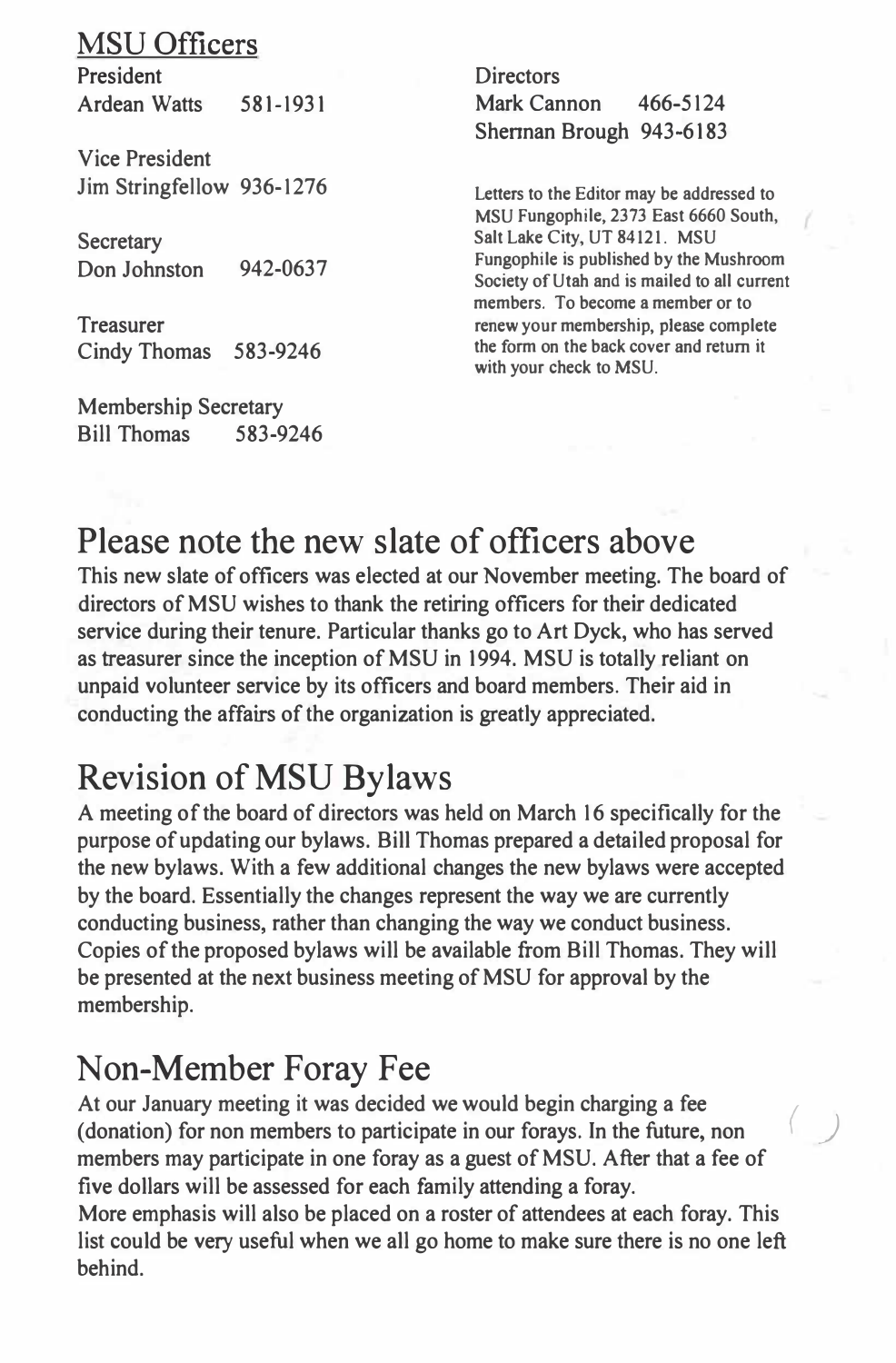### **Our Recycled President Reminisces**

MSU has survived into its twelfth year. Organizations like ours depend on volunteers to stay alive and give service to members and the community. Several slates of officers and many willing hands have contributed countless hours so that the delights of mushrooming might be enjoyed with all who were interested. I hope you share my pleasure in revisiting some of the names from my first go ound as MSU president.

Officers for 1994 - 96: Ardean Watts, president; Geoffry Orr, vice-president (deceased); Esther Henrichsen, secretary; Art Dyck, treasurer (served longer in the same office than any other officer). And among the many not to be forgotten --Dave Okelberry organized unforgettable pot-luck dinners.

en Jones, local professional picker and broker, spoke on exporting wild mushrooms to Russia and the Far East.

Jean Treshow edited the first newsletter. Her husband, Mike Treshow, U of U Professor of Biology, lectured Jan. 1996 on "Mushrooms Your Plants Don't Like".

Sherm Brough, retired Prof. of Mycology, lectured on "Demystifying and lentifying Mushrooms".

Annual Uinta forays led by Frank Andersen starting September of 1995 and continuing until he moved to Idaho Falls, Idaho.

You endured Ardean Watts lecture, "How To Read A Field Guide" March 1996 qd reviewed the book, Poisons and Panaceas by Denis R. Benjamin 1996 with ,.>mments from Brad Dahl from Utah Poison Control Center.

1996 Brighton Foray at Camp Tuttle. Kent and Vera McKnight were mycologists for this and subsequent fall forays. Vera designed fall foray T-shirts and posters. Their book, Mushrooms, in the Peterson Field Guide series is still a mainstay for

( ;ginners and experts alike. Both have departed for the great mushroom hunt in the sky.

Ardean Watts and Shennan Brough gave mushroom presentations at the new Red Butte Gardens (USU).

Sherman Brough and Darrell Webber, both MSU members, published "Trees of TJtah" in 1993. Sherm's Identification of Flowers in Albion Basin came out in a vised edition in 2003.

These are only a few of many names remembered from my two years as your president. I am especially grateful to Don Johnston and Mark Cannon who agreed to assume the presidency when I became old and tired so that the ( "rganization might continue to enhance the lives of those of us who find fungus a scinating way to enjoy nature and stimulating companions.

I occasionally think about my own evolution as a mycophilist. I was first attracted to mushrooms as an eating adventure, then a hunting challenge. Eventually, I searched-out mushrooms for their aesthetic beauty. Gradually, I became familiar with the science of mushrooms and the challenge of identification and classification. Finally, I came to appreciate the ecology of mushrooms and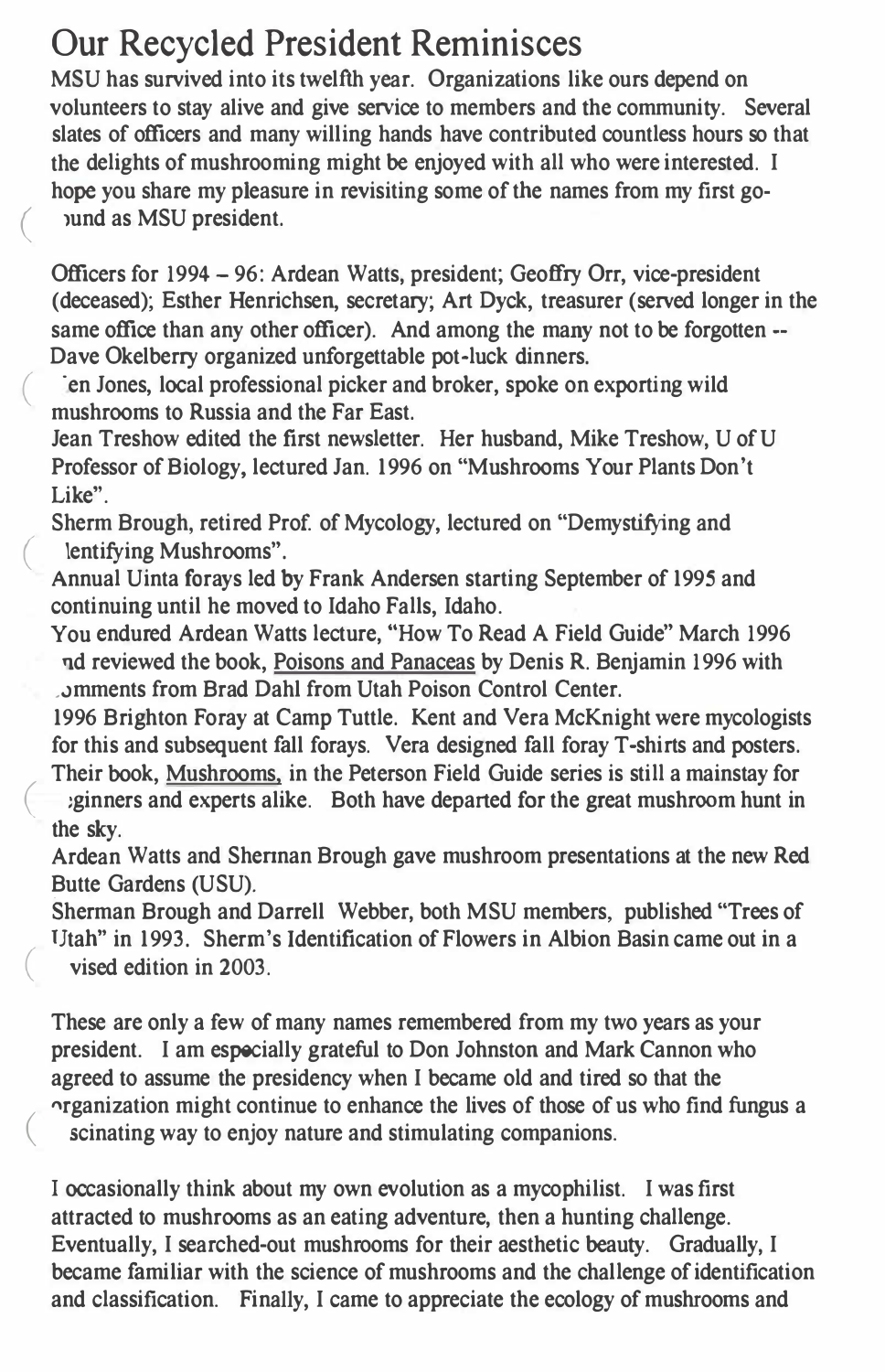their roles in the great chain of being: recycling, mycorrhiza, etc. I suspect we all go through a similar progression in what draws us to this fascinating kingdom of creation.

Just as the mushrooms play a major role in recycling the nutrients which make life possible on our planet, it appears that I am now recycled into another term as MSl president. I don't relish the extra work, but I love mushroomers as much as mushrooms and so I count the work as play because of my closer association with all of you who include a love of mushrooming as part of your persona. It would not be possible for me to do this alone and so I thank Jim Stringfellow, Cindy and Bill Thomas, Sherman Brough and our former presidents, Don Johnston and Mark Cannon for being willing to share the load and hold my hand and many more of you who will lighten the load by your support. It is a privilege to head such a team. I hope to be able to maintain the momentum my predecessors have established. I am pleased to announce that Dr. Orson K. and Hope Miller will join us for our Uinta Foray at Frances, September **26-28.** Hope you will all be there, too.

Ardean Watts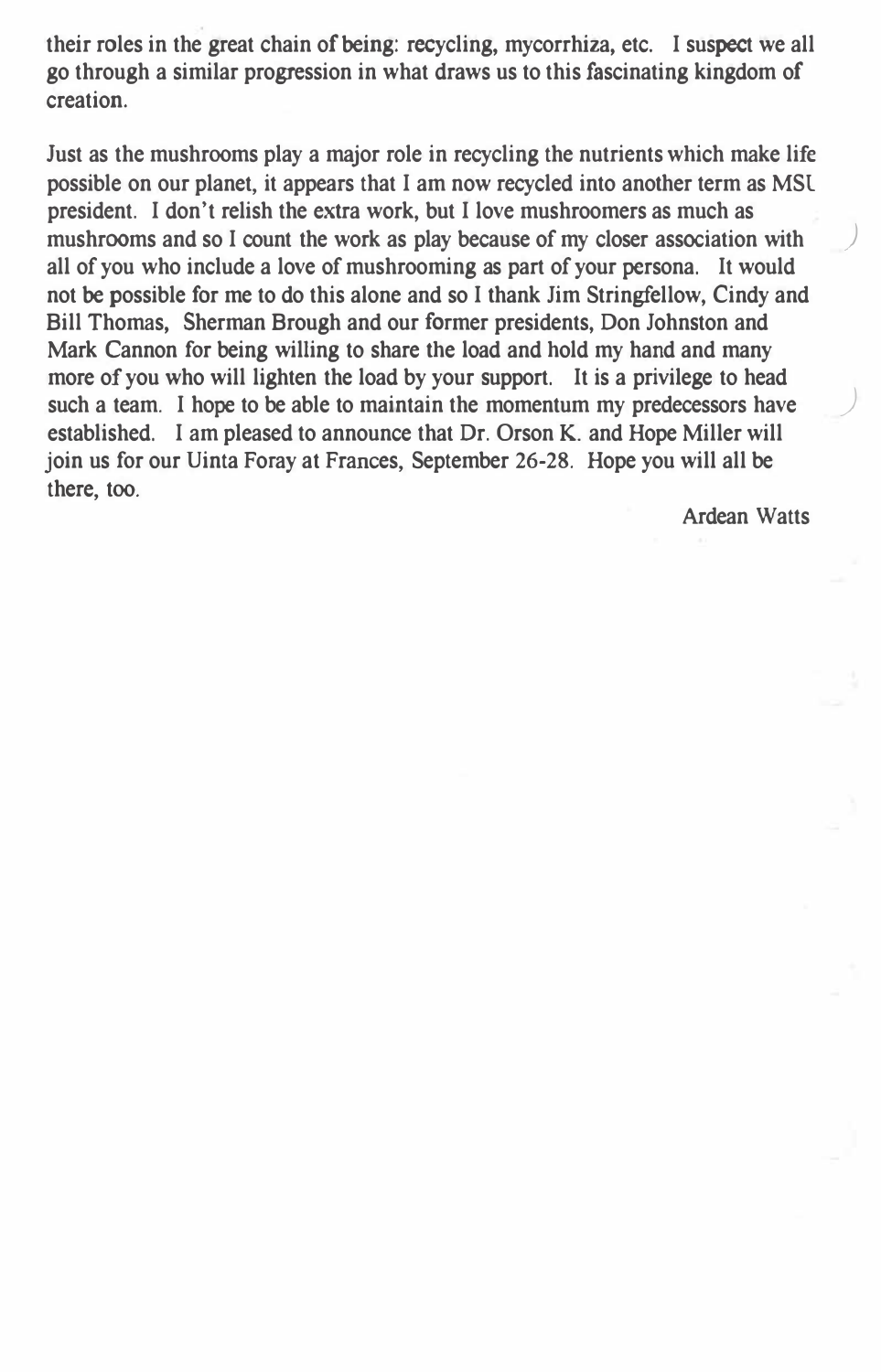## LASAGNE WITH MUSHROOMS AND HAM

|        | 1 1/2 lb. Fresh, firm white button mushrooms                       |
|--------|--------------------------------------------------------------------|
| 3T     | Vegetable oil                                                      |
| 3T     | Butter (plus more for greasing and dotting a 9 X 12 lasagne pan)   |
| 1/3c   | Onion, chopped very fine                                           |
| OZ.    | Dried porcini mushrooms (soaked for at least 30 mins. in 4 c. warm |
| water) |                                                                    |
|        | Strained water from soaking mushrooms                              |
| 1/3c   | Canned imported Italian plum tomatoes (drained and chopped)        |
| 2 T    | Parsley (chopped)                                                  |
|        | Salt                                                               |
|        | Pepper (fresh ground)                                              |
|        | Lasagne noodles (cooked to al dente)                               |
| 3⁄4 lb | Ham                                                                |
|        | Béchamel Sance                                                     |

- 2/3 c Grated Parmigiano-reggiano cheese (plus extra for the table)
	- 1. Brush fresh mushrooms to clean and cut them very thin in lengthwise slices, leaving stems attached to the caps.
	- 2. Choose a saute pan that can subsequently accommodate **all** the fresh mushrooms without crowding. Put in the oil, 3 T butter, and the chopped onion. Turn the heat to medium.
	- 3. Cook, stirring until the onion becomes translucent. Put in the reconstituted porcini, the water from their soak, the chopped tomatoes, and the parsley. Stir thoroughly to coat all ingredients, set the cover on the pan slightly ajar, and tum the heat down to medium low.
	- 4. When the liquid in the pan has completely evaporated, put in the sliced fresh mushrooms, salt, and a few grindings of pepper, and turn the heat to high. Cook uncovered for 7 to 8 minutes until all the liquid thrown off by the fresh mushrooms has evaporated. Taste and correct for salt and pepper, stir, turn off the heat, and set aside.
	- 5. Cook lasagne noodles.
	- 6. Preheat oven to 400 degrees.
	- 7. Cut the ham into very thin julienne strips.
	- 8. Make bechamel sauce (see below) and keep warm in a double boiler on low.
	- 9. Thickly smear the bottom of the pan with butter and a little bit of bechamel. Line the bottom with a single layer of pasta strips, cutting them to fit edge to edge, allowing no more than  $\frac{1}{4}$  inch overlap.
	- 10. Combine mushrooms with **all** but 2 to 3 T bechamel and then spread a thin layer over pasta. Scatter a few strips of ham over the sauce, and then sprinkle with a little grated Parmesan. Repeat layers again beginning with pasta layer. Build up layers to a minimum of 6 layers. Over the topmost layer, spread the remaining bechamel and the rest of the Parmesan cheese. Dot with 2 T of butter. *Can be completed to this point*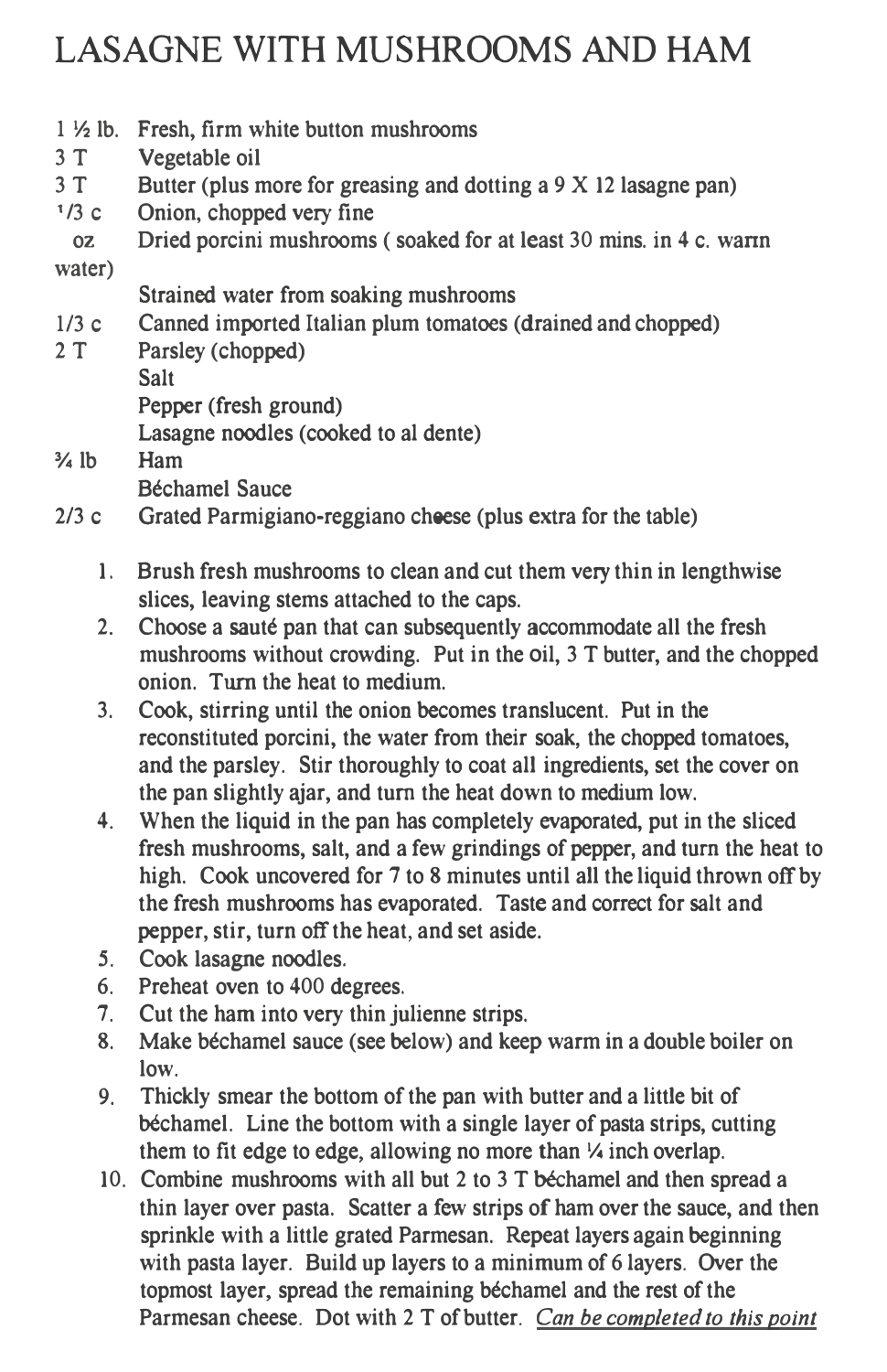*up to 2 days in advance and refrigerated. tightly sealed in plastic wrap.* 

- 11. Bake on the uppermost rack of the preheated oven until a light golden crust forms on top (15 to 20 mins).
- 12. Remove from oven and allow to settle for about 10 mins. Serve directly from pan with grated Parmesan cheese on the side.

#### Béchamel Sauce

- 2 c Milk 3 T Flour
- 4 T Butter 4 V<sub>4</sub> t. Salt
	- 1. Put the milk in the saucepan. Turn the heat to medium-low and bring jus to the verge of boiling.
	- **2.** While heating the milk, put the butter in a heavy-bottomed **4-6** cup saucepan and turn the heat to low. When the butter has melted completely, add the flour and stir with a wooden spoon. Stir constantly for 2 mins. Remove from heat.
	- 3. Add the hot milk to the flour/butter mixture, no more than 2 tablespoons at a time. Stir until milk has been incorporated into the mixture. Repeat until you have added ½ c milk and then add milk ½ c at a time.
	- 4. Place the pan over low heat, add salt and continue stirring until the sauce is as dense as thick cream.

Cindy Thomas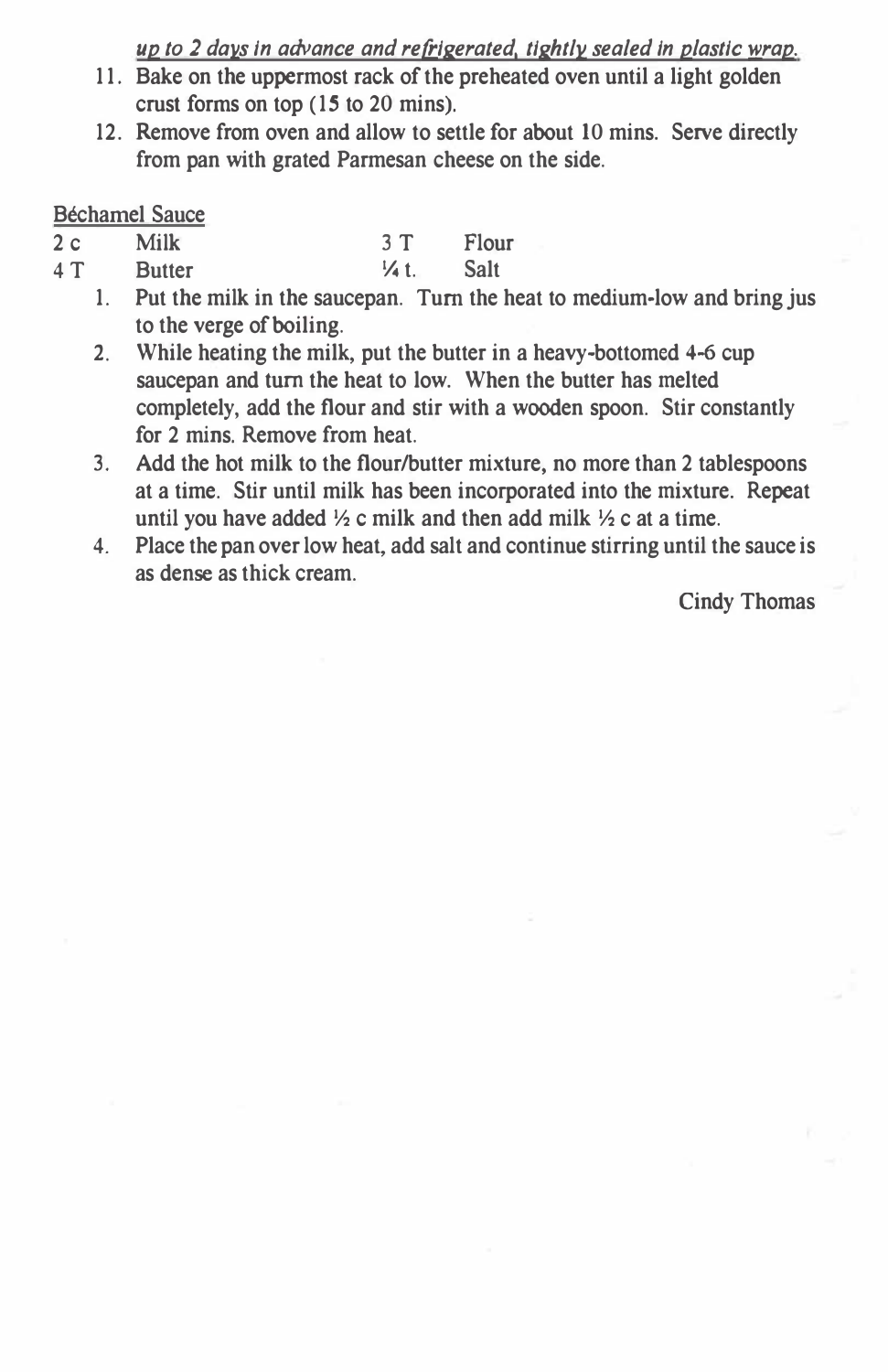### **Upcoming events-Summer schedule**

Now that bridge construction is completed on 1-215 the Park & Ride parking lot has been re-opened. We will return to our old place of meeting at that parking lot on the North side of 39th South between I-215 and Wasatch Blvd.

With all the precipitation we've had this year, we have high hopes for an excellent year of mushrooming.

Saturday, April 16, 9:00AM, 39th South Park & Ride Our first Foray of the year. With a little luck with Mother Nature, we might find some Morels, Meadow Mushrooms, or Shaggy Manes. We expect this foray to last till around Noon.

#### ) Saturday, May 7, Same time, same place.

This is a tentative event, and will be based on other factors between now and then. We would like to make it an all day foray to somewhere new with a possibility of finding great mushrooming. If anyone has any suggestions, let us know.

#### ) Saturday, May 21

This will probably be a good time to go to the mid-elevation of some of our local canyons.

#### Saturday, June 18

Hopefully a good opportunity to go to the high elevation snowbanks to look for some delectable Ascomycetes. We will be approaching the driest part of the Summer, so it may be slim pickings till the Summer monsoon comes in.

#### Saturday, July 16

With any luck, we may have some warm summer rains that can elicit the start of the Fall mushroom season.

#### Saturday, August 6

This could be the second of the year for an all day or perhaps an all weekend foray. We will be looking for a good location that has potential for lots of mushrooms. Think Sanpete County, Fish Lake, North Slope of the Uinta's, or perhaps even somewhere in Colorado. Give us your input. Where would you like to go?

#### riday, Saturday, and Sunday, August 26, 27, & 28

The Annual Fall Foray to the High Uinta's. This is a change from a discussion at our last meeting. It is being made in the hope that Orson and Hope Miller might be able to attend. More detail to follow.